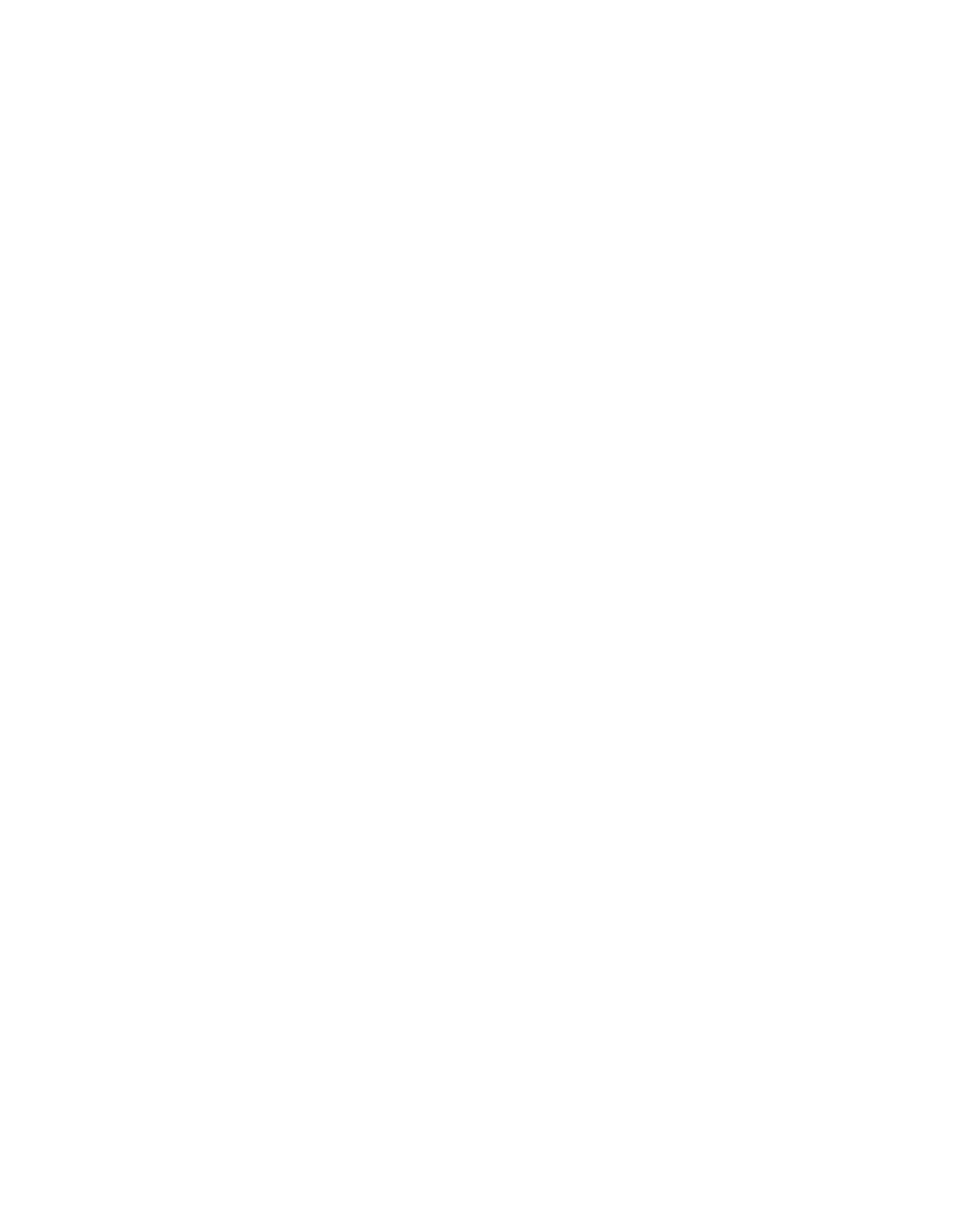| <b>INDEX</b>   |                                                                                              |                |
|----------------|----------------------------------------------------------------------------------------------|----------------|
| <b>Article</b> | <b>Description</b>                                                                           | Page           |
| 1              | <b>Purpose of Agreement</b>                                                                  |                |
| $\overline{2}$ | Duration and Application of the Agreement                                                    |                |
| 3              | <b>Seniority and Employment Date</b>                                                         | $\overline{2}$ |
| $\overline{4}$ | <b>Union Recognition</b>                                                                     | $\overline{4}$ |
| 5              | Union Membership, Security and Check-off                                                     | 5              |
| 6              | <b>Union Stewards and Representatives</b>                                                    | $\overline{7}$ |
| $\overline{7}$ | <b>Employee and Management Rights</b>                                                        | 9              |
| 8              | <b>Discipline and Discharge</b>                                                              | 11             |
| 9              | Alberta Gaming and Liquor Commission Terms and<br><b>Conditions and Operating Guidelines</b> | 12             |
| 10             | <b>Layoffs and Recall</b>                                                                    | 13             |
| 11             | <b>New Classification</b>                                                                    | 15             |
| 12             | <b>Job Posting</b>                                                                           | 16             |
| 13             | <b>Probation Period/Trial Period/Evaluation</b>                                              | 17             |
| 14             | <b>Grievance Procedure</b>                                                                   | 19             |
| 15             | <b>Technological Change</b>                                                                  | 22             |
| 16             | <b>Equipment and Tools</b>                                                                   | 23             |
| 17             | Name Tags and Key Cards                                                                      | 25             |
| 18             | <b>Bulletin Board</b>                                                                        | 26             |
| 19             | <b>Substance Abuse</b>                                                                       | 26             |
| 20             | Respect, Dignity, and Non-Discrimination                                                     | 26             |
| 21             | <b>Leave of Absence</b>                                                                      | 27             |
| 22             | <b>Travel Allowance</b>                                                                      | 35             |
| 23             | <b>Payment of Wages</b>                                                                      | 35             |
| 24             | <b>Cessation or Sale of Operations</b>                                                       | 36             |
| 25             | <b>Hours of Work</b>                                                                         | 36             |
| 26             | Scheduling                                                                                   | 42             |
| 27             | <b>Temporary Assignments Within the Bargaining Unit</b>                                      | 46             |